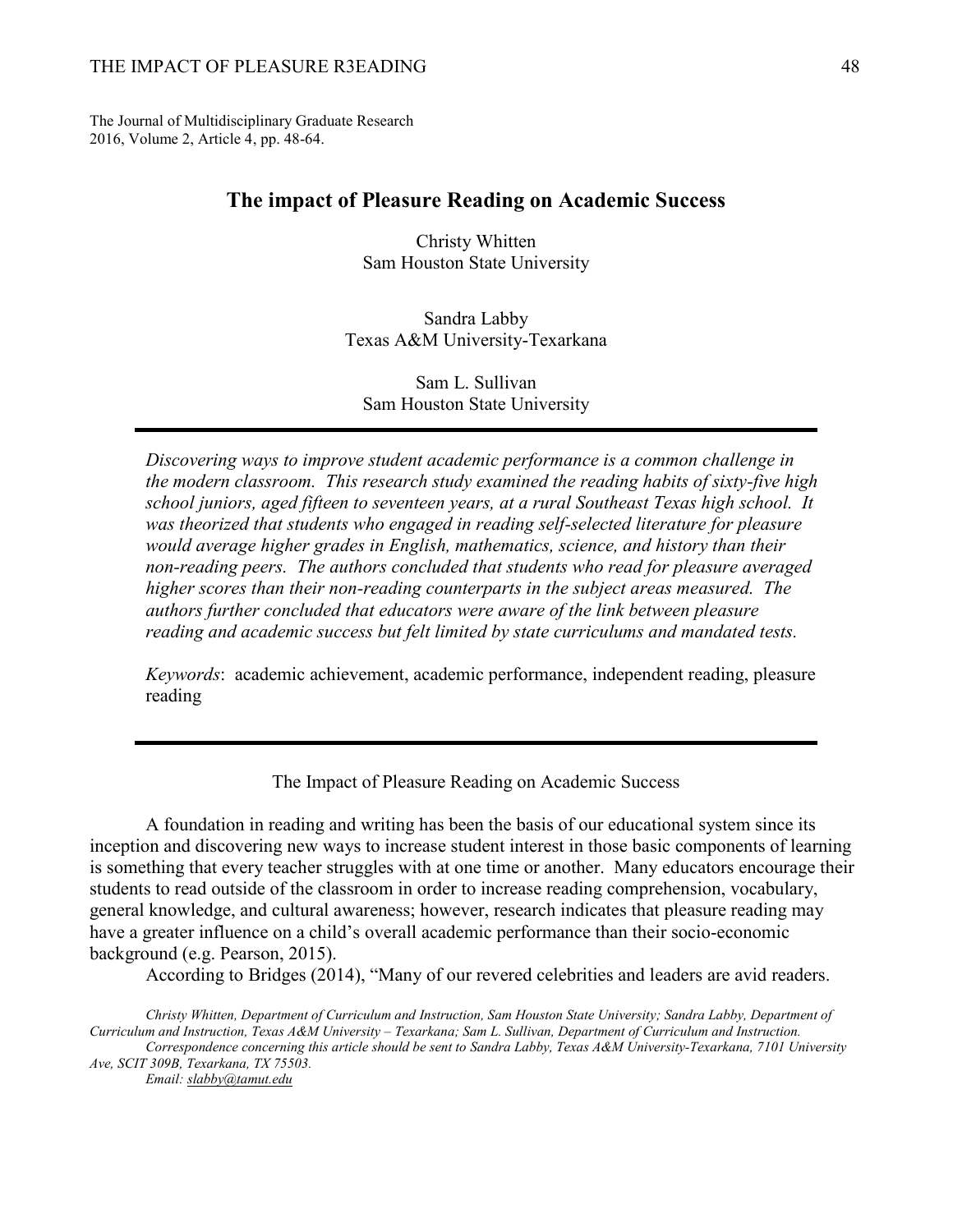#### THE EFFICACY OF PULLOUT 49

Indeed, it's hard to find successful people who aren't" (p. 7). Reading opened up worldwide avenues for knowledge that non-readers were unable to access. Recent studies conducted by Kidd and Castano (2013) of The New School for Social Research in New York City, suggested that pleasure reading deepened empathy and temporarily allowed the reader a greater understanding of others' mental states (Wilhelm & Smith, 2014). In other words, the benefits of pleasure reading may have had a much broader impact than previously thought.

This study focused on comparing the overall academic success of pleasure readers (sometimes referred to as independent readers) and non-pleasure readers. According to Cullinan (2000), pleasure readers at all grade levels whom scored higher on standardized tests in all subject areas, developed greater reading comprehension skills, had increased fluency, and displayed higher levels of general knowledge. However, in spite of the evidence that pleasure reading had a positive impact on student academics, the number of students who read for pleasure has declined at an alarming rate. According to the National Endowment for the Arts (2007), "the percentage of 17-year-olds who read nothing at all for pleasure has doubled over a 20-year period" (p. 7). While the previous studies have focused on national reading patterns, this study focused on eleventh grade students at a rural Southeast Texas high school.

Although there have been studies (Clark & Rumbold, 2006; National Reading Panel, 2000; National Endowment for the Arts, 2007) done on the impact pleasure reading has on the overall academic success of students, there is a lack of data on the measureable differences in grade averages from specific subjects: English, mathematics, science, and history. This research was needed in order to determine if pleasure readers experienced increases in grade averages from core subjects, minimal increases in relationship to averages in core subjects, or if pleasure reading had no impact on students' overall performance in their core subjects.

#### **Research Questions**

The following research questions were used to guide the study.

- 1. Did 11th grade students at a rural Southeast Texas high school who read for pleasure maintain higher grade averages than non-pleasure readers?
- 2. If pleasure readers experienced higher grade point averages than non-pleasure readers, would educators, in all subject areas, be more willing to encourage independent reading?

## **Limitations**

Due to academic time constraints, this study was restricted to one nine-week grading period. The number of participants who were willing to complete the reading survey, and who returned their parental consent forms further limited the authors' research. Additionally, inquiries aimed to eleventh grade students aged fifteen to seventeen, narrowed the populace assessment.

## **Literature Review**

## **Basic Reading**

According to Clark and Rumbold (2006), reading for pleasure was defined as reading done in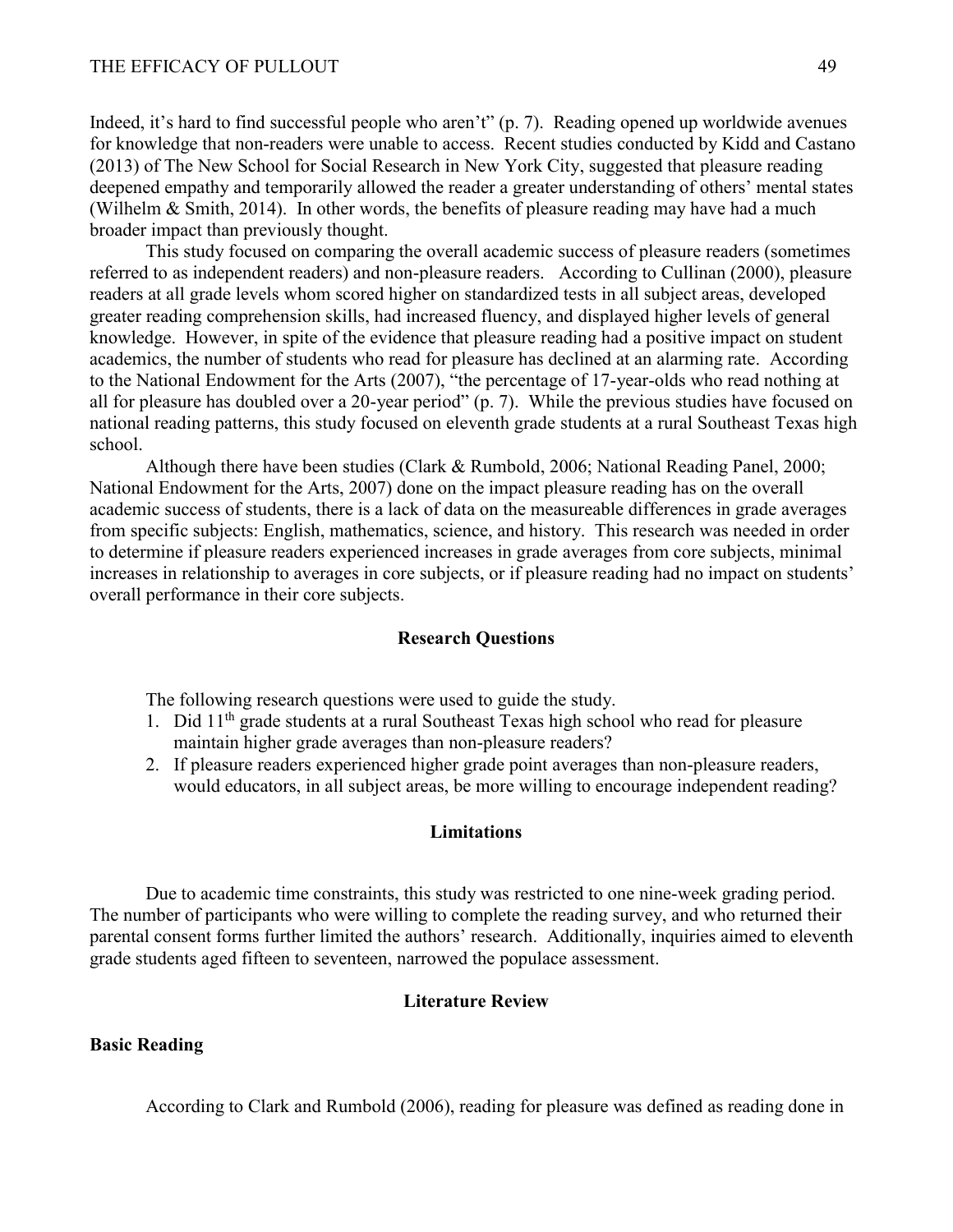anticipation of the satisfaction it would bring or continuing required reading because the reader found the subject matter interesting. Pleasure reading is a personal experience that "typically involves materials that reflect our own choice, at a time and place that suits us" (Clark & Rumbold, 2006, p. 6). As such, a natural assumption was that students would be more willing to engage in an activity over which they had full control; however, recent studies (Clark & Rumbold, 2006; National Reading Panel, 2000; National Endowment for the Arts, 2007), on the reading habits of children indicated that instances of pleasure reading began to decrease around the age of thirteen and fourteen. Creel (2015) suggested that dissatisfaction with required reading contributed to student reluctance to read selfselected literature. Unfortunately, the decline in pleasure reading was counter-productive to student success. In fact, "Acquiring the habit of turning to books for pleasure or to find out what you want to know does more for reading development than working on decoding words or trying to speed up fluency" (Strauss, 2014, para. 2).

According to Common Sense Media (2012), 33% of thirteen-year-olds and 45% of seventeenyear-olds reported that they read for pleasure no more than one to two times per year. Additionally, only 19% of seventeen-year-olds read for fun on a daily basis, which was a drop of twelve percentage points from 1984 (Common Sense Media, 2014). As a result, student achievement also declined. Nonreaders did not have the benefit of "the reciprocal effects of reading volume" and the resulting increase on "students' knowledge" (Horbec, 2012, p. 59).

"Through independent reading children gain a wealth of background knowledge about many different things, come to understand story and non-fiction structures, absorb the essentials of English grammar, and continuously expand their vocabularies" (Strauss, 2014, para. 9). Pleasure reading would obviously have a positive influence on reading comprehension, grammar, and vocabulary; however, the impact it has on student success in other core subjects could not be understated. Reading provided background knowledge and comprehension skills necessary for student achievement in the sciences, mathematics, and history. In fact, a study by the Institute for Education found that pleasure readers had a 14.4% advantage in vocabulary and a 9.9% advantage in math (Sellgren, 2013). The National Center for Educational Statistics (2006) and Fulks (2010) maintained that there was a positive relationship between pleasure reading and achievement in mathematics.

## **Economic Considerations**

Significant research by the Organization for Economic Co-Operation and Development, or OECD, (2002) was conducted on how socio-economic status and parental education levels related to student success. Their research indicated that the reading habits of adolescent students may have had a greater influence on student achievement than both socio-economic status and the level of education attained by parents. According to Sellgren (2013), the Institute for Education determined that, "The influence of reading for pleasure was greater than that for having a parent with a degree" (para. 7-8). As academic success pertained to socio-economic status, economically disadvantaged students learned at the same pace as middle class students during the school year (Alexander, Entwisle, & Olson, 2007); however, the learning gap widened during the summer months. Low-income students lost two or three months of reading growth during the summer, while their middle-class counterparts experienced a month of reading growth (Allington & McGill-Franzen, 2015).

The gap in reading levels and lack of pleasure reading in poor neighborhoods could be attributed to the following:

Students from lower-income families experience summer reading loss because they don't read much, if at all, during the summer months. Students from middle-class families, on the other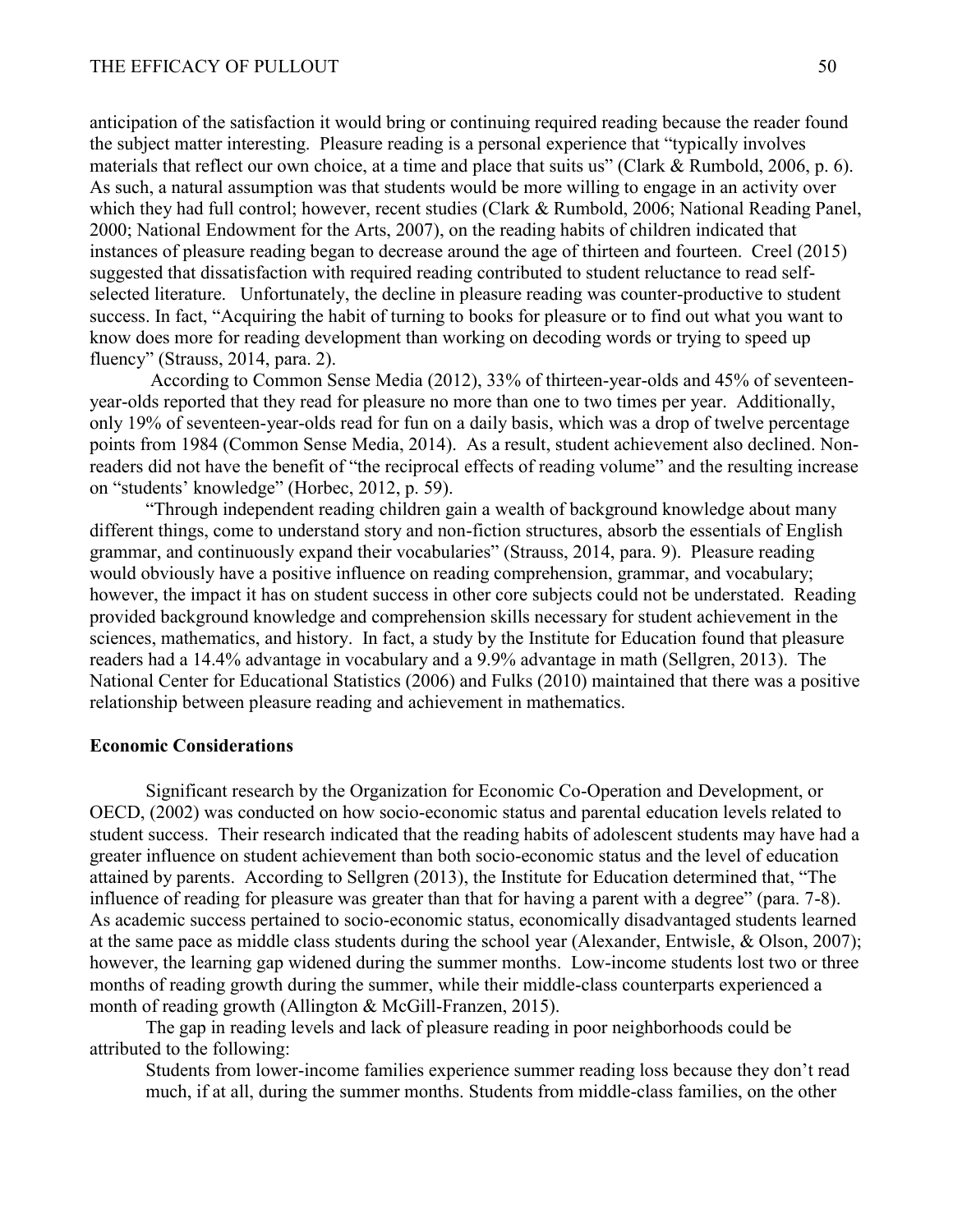hand, are far more likely to read during this same summer period. Low-income students don't read during the summer months because they don't own any books, and they live in neighborhoods where there are few, if any, places to purchase books. Middle-class students have bedroom libraries and live in neighborhoods where children's books are readily available, even in the grocery stores where their parents shop. (Allington & McGill-Franzen, 2015, para. 6)

This would suggest that it was not socio-economic status that affected student success, rather the ability to access and utilize books. Of course, one of the primary reasons economically disadvantaged students did not have the ability to use and access books was directly related to their families' financial status. Therefore, rather than being independent from one another, it was more likely that socioeconomic status played a primary role in the reason why economically disadvantaged children did not engage in pleasure reading (Allington & McGill-Franzen, 2008).

It is possible to reduce the gap between the overall academic success of middle-class students and economically disadvantaged students by simply providing greater access to books, and encouraging children to actively engage in pleasure reading outside of the classroom. According to Krashen (1993),

When children read for pleasure, when they get "hooked on books," they acquire, involuntarily and without conscious effort, nearly all of the so-called "language skills" many people are so concerned about: they will become adequate readers, acquire a large vocabulary, develop the ability to understand and use complex grammatical constructions, develop a good writing style, and become good (but not necessarily perfect) spellers. Although free voluntary reading alone will not ensure attainment of the highest levels of literacy, it will at least ensure an acceptable level. Without it, I suspect that children simply do not have a chance. (p.85)

## **Contradictory Opinions**

In contrast to popular opinion, a study released by the National Reading Panel (2000) argued against providing time for students to engage in reading self-selected literature in the classroom. The report did not find any substantial evidence that increased students' reading time in the classroom had any bearing on reading ability (National Reading Panel, 2000). As a result of this study thousands of educators concluded that pleasure reading didn't matter, and policymakers began reducing independent, self-selected, reading time in favor of increased direct reading instruction (Sanden, 2014). One of the biggest considerations for eliminating pleasure reading from the school day was time. According to Pennington (2011), there just were not enough minutes in the school day for small blocks of silent pleasure reading to have any real impact on student achievement. In short, if there was not enough time to develop any measureable improvements on student reading comprehension and vocabulary, why bother?

#### **Literature Summary**

Pleasure reading builds reading comprehension, increases background knowledge (which is useful in all content areas), increases student vocabulary skills, and has been shown to increase our understanding of human behavior and help us to empathize with others (Murphy, 2013). Pleasure readers not only experience greater success academically than their non-reading counterparts, pleasure readers go on to experience greater success in the workforce (National Endowment of the Arts, 2007). Many language arts educators are aware of the benefits of pleasure reading and make every effort to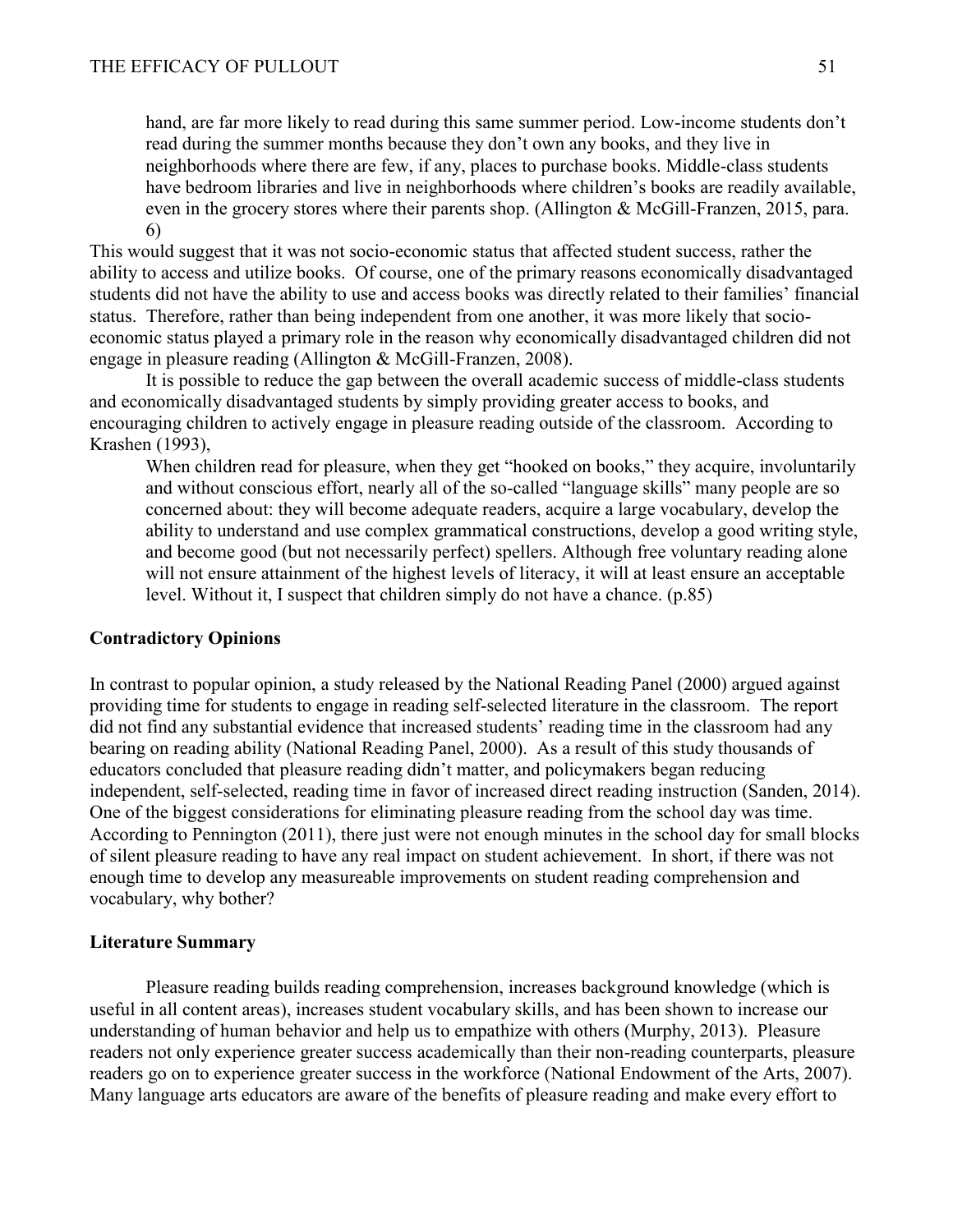immerse students in a wide selection of literature (Cullinan, 2000); however, schools, at all levels, fail to establish a culture that values reading (Rich, 2007).

There is a lack of current research on the potential academic and long-term benefits pleasure reading has for high school students. The large-scale studies (Alexander, Entwisle, & Olson, 2007; Allington & McGill-Frazen, 2015; National Reading Panel, 2000; Sellgren, 2013) reviewed for this research primarily focused on the importance of developing independent readers in elementary school. Other large scale studies (Clark & Rumbold, 2006; National Endowment for the Arts, 2007) indicated that pleasure reading and academic success were directly related; however, there were factors that needed to be explored further (i.e. Are fiction readers or non-fiction readers more successful? Do specific genres influence academics in different ways? How much time should be spent reading to improve student academic performance? Reading is the foundation on which academic and personal success can be built, and teaching students to love reading may fundamentally change the educational process.

#### **Methodology**

#### **General Description**

This research utilized an embedded design, in that both quantitative and qualitative data were collected within the same time frame. The quantitative approach dominated this study, with the qualitative worked as a secondary role. This study was designed to determine the potential academic benefits of pleasure reading. Student participants were given a ten questions quantitative survey in order to ascertain their current and past reading habits. Educator participants answered a five questions qualitative interview (see Appendix B) to determine their philosophy on reading and what role, if any, educators should have on encouraging student reading.

#### **Participants**

The participants in this study were eleventh grade English III students at a rural Texas high school whose ages ranged from fifteen to seventeen years old and current educators whose experience ranged from a second-year teacher to thirty plus years teaching experience. The student participants in this study included both honors and level English III students. All participants in this study were from varied ethnic and socio-economic backgrounds (see Table 1), and the study included both male and female students and teachers. The 63 student participants were divided into two groups: those who self-identified as pleasure readers and those who did not read for leisure. Educators from all core content areas (English, history, mathematics, and the sciences) were represented in this study.

All student participants were selected based upon enrollment in the researcher's English III classes. While the researcher's teaching load of 105 students were given the opportunity to participate in the study, only 65 students returned both the participant consent forms and parental consent forms. Educator participants were selected randomly from each of the high school core content area of English, mathematics, science, and history.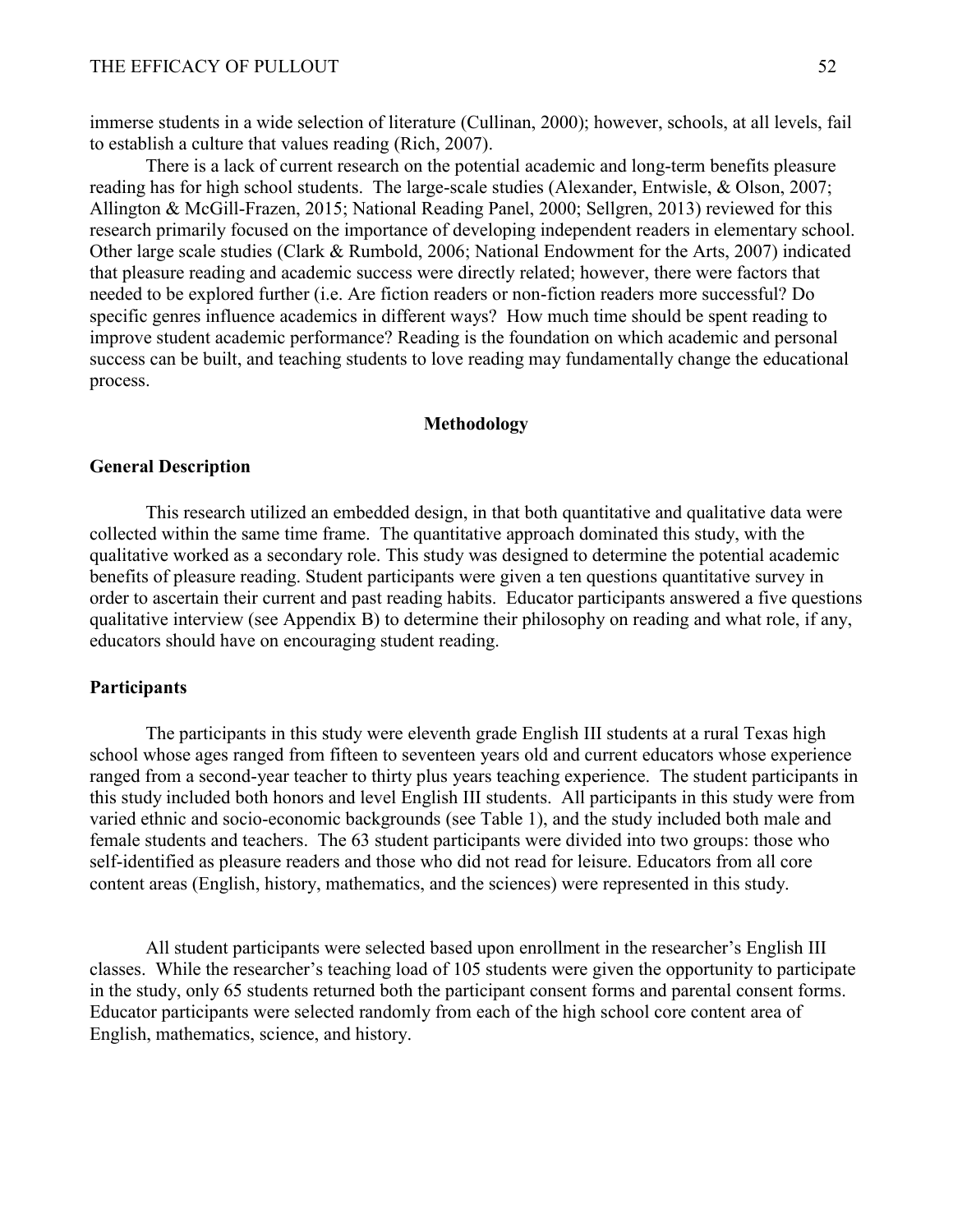|                         | Number of<br><b>Students</b> | Percentage of Participants |
|-------------------------|------------------------------|----------------------------|
| White - Non<br>Hispanic | 35                           | 54 <sup>%</sup>            |
| Hispanic                | 15                           | 23%                        |
| African American        | 13                           | 20%                        |
| Asian                   |                              | $2\%$                      |
| Other                   |                              | $2\%$                      |

| Table 1                          |  |
|----------------------------------|--|
| <b>Ethnicity of Participants</b> |  |

*Note.* The majority, 54%, of the participants in this study were White – Non Hispanic, as shown in Table 1. Hispanics represented 23% of the participants, African Americans represented 20% of the participants, Asians represented 2% of the participants, and 2% were represented by "Other" ethnicities.

### **Instrument**

The research survey gathered data through student input and made use of several Likert-type scale systems (see Appendix A). When "enjoyment of pleasure reading" was measured the survey range was: not at all, rarely, some, often, or a great deal. When measuring "past reading" the survey range was: never finished an entire book, rarely finish a book, one book every three-six months, one book per month, or at least one book per week. When "time spent reading for at least thirty minutes" was measured the survey range was: zero days, one-two days, three-four days, five-six days, or every day. Students were asked to provide a "yes" or "no" response when asked if greater access to books would increase the amount of time spent reading. The interview questions for educators were openended in nature and measured teacher opinion on the academic success and behavioral differences between pleasure readers and non-pleasure readers.

## **Procedure**

Student participants were asked to answer a ten-questions survey in regard to their reading habits. Participants had the option to answer all, some, or none of the questions. The number of students who completed both the survey and returned their parental consent form determined the total number of student participants. Student averages for the first nine weeks of instruction was collected from the counselor's office. Student survey responses and grade averages were recorded in an EXCEL spreadsheet.

Educator participants were asked to answer five open-ended questions in regard to their opinions in implementing and/or encouraging self-selected reading in their classrooms (see Appendix B). The number of educators who agreed to be interviewed determined the total number of educator participants; however, each of the four core content areas was represented for accuracy and fairness. Educator responses were gathered via email and compared to determine similarities and differences in opinions across content areas.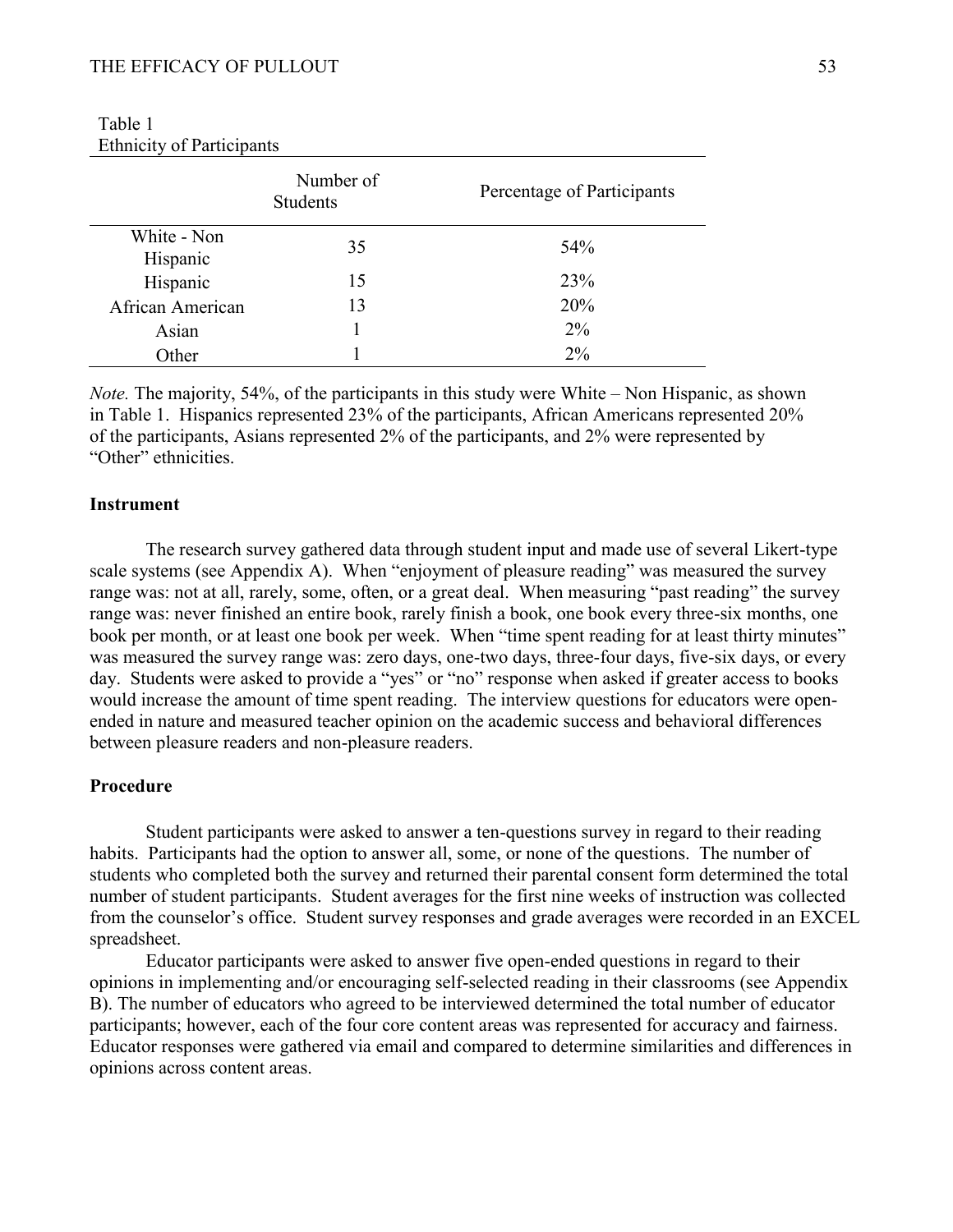## **Student Data Analysis**

This research surveyed sixty-five high school students to determine their pleasure reading habits. The goal of this research was to determine if, within the confines of a nine weeks grading period, pleasure-readers perform better academically, specifically in English, mathematics, science, and history, than their non-reading counterparts.

The data for this research was collected at the end of the first nine weeks grading period of the 2015-16 school year. Of the sixty-five students who returned their survey and consent forms, only nineteen, 29%, were identified as pleasure readers. The remaining forty-six students surveyed, or 71% of participants, maintained that they either very rarely or never read for pleasure.

The vast majority of students did not engage in pleasure reading. In addition to not enjoying reading, or viewing it as a pleasurable activity, 20% of the student participators reported as never having finished a book, and 51% of participators reported as reading two or fewer books per year – including required reading for school. The majority of students, 54%, would read more if they had greater access to books, and only 32% of participants personally own fifteen or more books. Table 2 shows the reading habits of the student participators.

### Table 2 *Student Reading Habits*

|                                                           | Number<br>of<br>Students | Percentage<br>of all<br>participants |
|-----------------------------------------------------------|--------------------------|--------------------------------------|
| Students who have never finished a book                   | 13                       | 20%                                  |
| Students who read two or fewer books per year             |                          | 51%                                  |
| Students who would read more with greater access to books |                          | 54%                                  |
| Students who personally own fifteen or fewer books        |                          | 68%                                  |

*Note.* Twenty percent out of 13 participants reported never finishing a book, this represented 65% of the total in this category. Fifty-one percent out of 33 participants read 2 or fewer books, which represented 60% of the total in this category. Fifty-four percent out of 35 claimed had read more and had greater access to literature, exemplified 65% of the total in this group. Sixty-eight percent reported they owned 15 or fewer books, which signified 65% of this group.

At the conclusion of the nine weeks, pleasure readers, though largely outnumbered by nonreaders, averaged higher grades in all four measured areas: English, history, math, and science. Pleasure readers experienced a marginal advantage in English and the sciences; however, pleasure readers experienced a significant advantage in mathematics and history. Honors level non-pleasure reading students did maintain higher combined averages than level students, but that was not unexpected.

As stated above, pleasure readers experienced only a marginal advantage over non-readers in English III. The average grade for Honors and level non-readers were 88.63% and 78.63%, respectively. Honors and level students who identify as pleasure readers averaged grades of 91.82% and 75.63%, respectively. Figure 1 shows the combined averages for pleasure readers and non-pleasure readers as they pertained to English.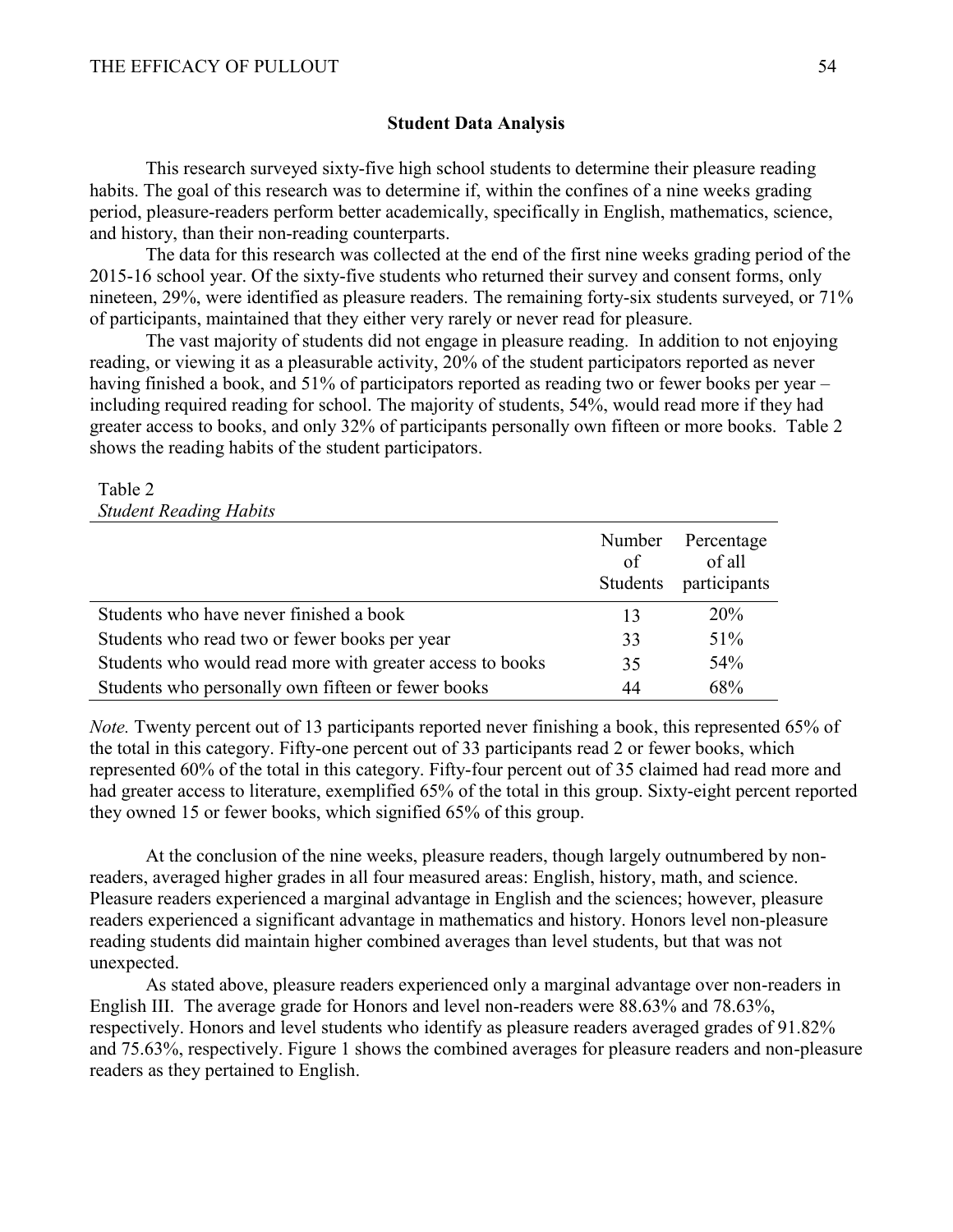

*Figure 1.* Averages of Pleasure Readers and Non-Pleasure Readers

*Note.* Bar graph shows the averages between English pleasure readers and non-pleasure readers.

Accordingly, English students and pleasure readers experienced a marginal advantage over non-readers in the sciences. In regard to junior level science, Honors and level non-reading students averaged 93% and 83.97%, respectively. Honors level pleasure readers averaged 95.73% and level students averaged 84.25%. Figure 2 illustrates the combined averages for pleasure readers and nonpleasure readers as they pertained to the sciences.



*Figure 2.* Averages of Science Non-Readers

*Note.* This bar graph shows the differences between science non-pleasure readers and pleasure readers in science.

Pleasure readers achieved the largest gains over their non-reading counterparts in mathematics. Non-reading honors and level students averaged grades of 87.53% and 82.33%, respectively; however, pleasure-reading students produced average scores of 93.64% (Honors) and 83.75% (level). Figure 3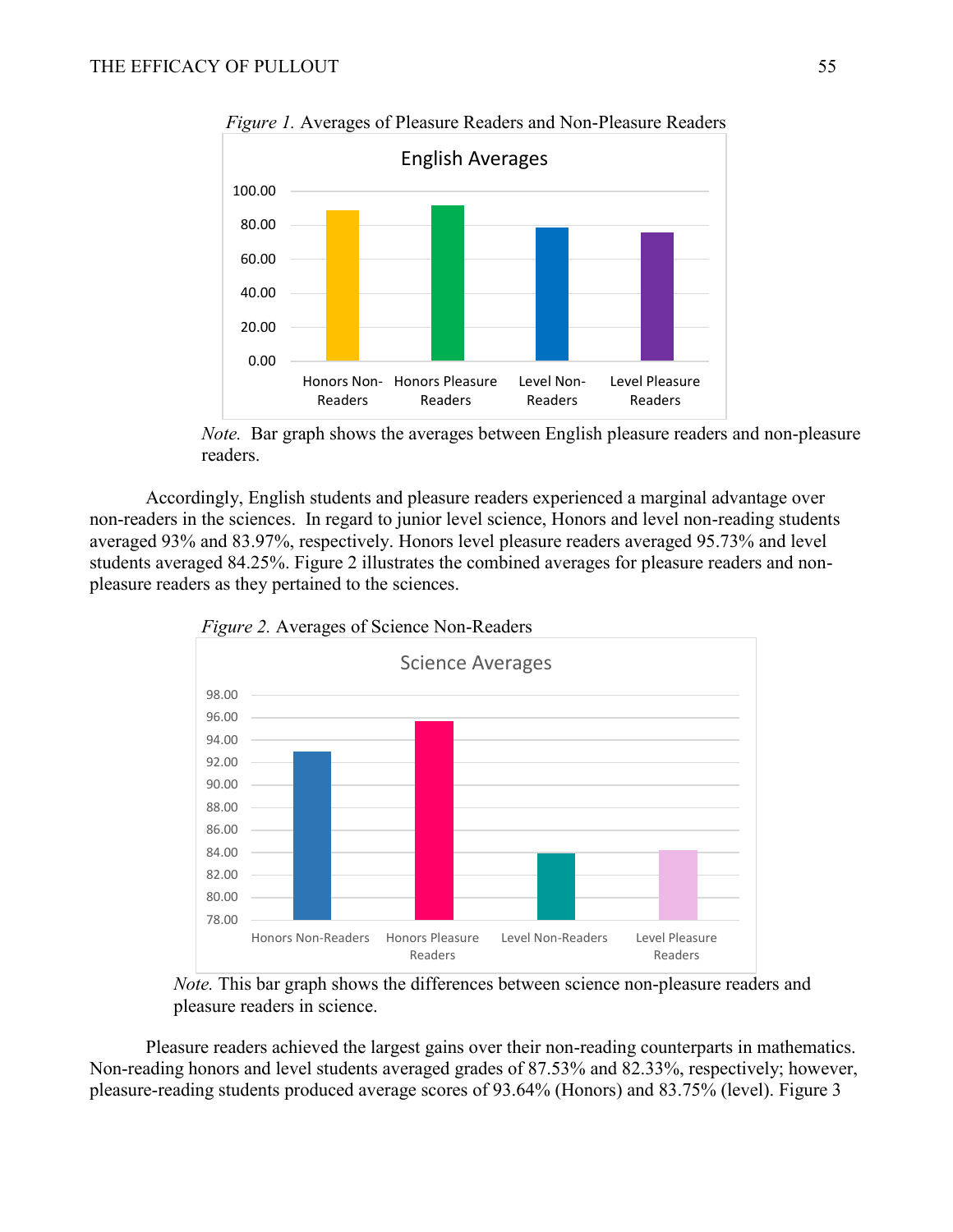demonstrates the combined averages for pleasure readers and non-pleasure readers as they pertained to mathematics.



*Figure 3.* Averages of Mathematics Pleasure and Non-Pleasure Readers

*Note.* Bar graph illustrates the differences between mathematics non-readers and English pleasure readers.

Consequently, the number of student scores available for U.S. history differ from other core subjects. This study's rural Southeast Texas high school, like many other schools across the country, offers Dual Credit United States History to its students; therefore, the researcher was not privy to the averages of the students enrolled in dual credit. As a result, the nine weeks averages for U.S. history were limited to level students only; however, pleasure readers still experienced higher averages than their non-reading counterparts. Non-readers had a combined average of 82.75%, while pleasure readers presented a combined average of 84.45%. Figure 4 illustrates the combined averages for pleasure readers and non-pleasure readers as they pertained to U.S. History.

### *Figure 4.* Averages of U.S. History Readers and Non-Readers



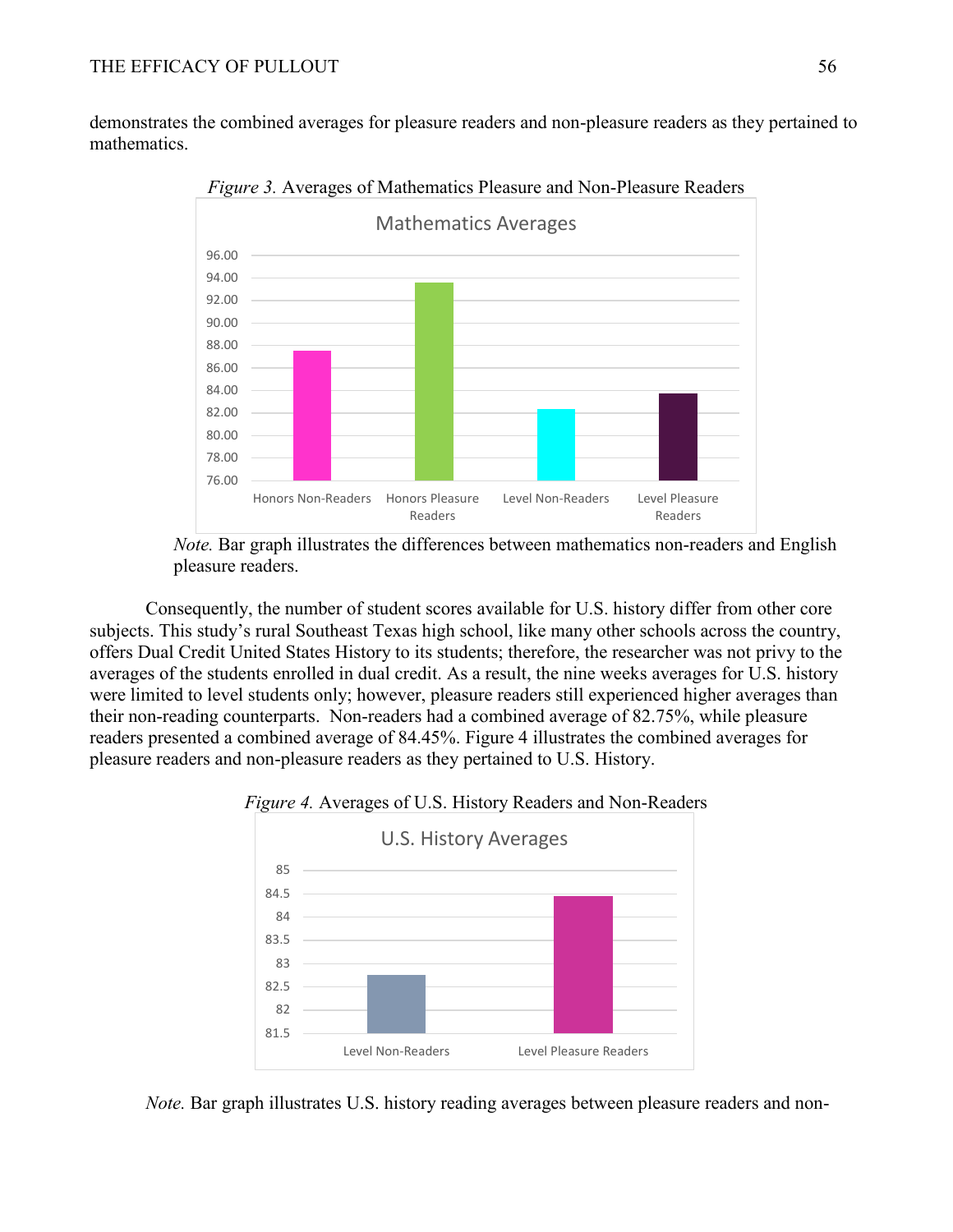pleasure readers.

Furthermore, while non-reading level students earned a higher nine weeks average, by 3.0 percentage points, than their level pleasure reading counterparts in English, pleasure readers earned higher averages, for both honors and level students, in every other subject. Additionally, pleasure reading honors students outscored their non-reading counterparts by a high enough margin, 3.19 percentage points, to raise the overall average in English for pleasure readers above their non-reading counterparts – albeit only marginally.

#### **Educator Interviews**

Educators interviewed for this study-expressed interest in further exploring the benefits of pleasure reading in the classroom. Teachers from the four core content areas measured, agreed that encouraging students to engage in self-selected pleasure reading was beneficial, even essential, to "developing successful learners" (personal interview, November 12, 2015). Educators also agreed that high schools no longer offer students class time to engage in pleasure reading because there was not time to do so. State mandated curriculum requirements and the ever increasing number of standardized tests have forced teachers to use their class time satisfying state standards and preparing students for state testing. According to one well-respected teacher, "pleasure reading is not an objective, although it would contribute to better performance on the tests" (personal interview, November 11, 2015).

Those teachers interviewed agreed that pleasure readers not only earn higher scores in their respective classes, but readers were better equipped to express themselves in writing. Teachers agreed that the shorthand used in texting, Facebook, Instagram, Snapchat, et al, has had a negative impact on student writing across content areas. Teachers agreed that pleasure reading, while not a cure-all for writing woes, exposed students to higher-level vocabulary, proper sentence structure, and syntax; as a result, pleasure readers often wrote at more advanced levels than their peers.

Interestingly, the teachers interviewed for this research project disagreed on providing class time for students to read self-selected literature, and half of the teachers interviewed maintained that providing class time for students to read would be counterproductive to their classroom management plan because so few students would actually participate in silent reading. One teacher estimated that fewer than 50% of her students would choose to participate and "since most students would not be reading, this would quickly lead to class management issues" (personal interview, November 12, 2015).

While teachers were divided in regard to allowing class time for pleasure reading, they were in complete agreement that reading, all reading was on the decline. The teachers interviewed for this project offered several reasons why they believe students no longer read for fun. Those reasons included, but were not limited to the following:

- People whom the students admire did not model reading.
- Burnout from Accelerated Reading (AR) programs in elementary, intermediate, and junior high school.
- Parents who did not encourage reading or who are poorly educated and, therefore, do not value reading.
- Students were overcommitted to jobs, clubs, and extra-curricular activities.
- Students having underdeveloped imaginations due to being constantly inundated with technology.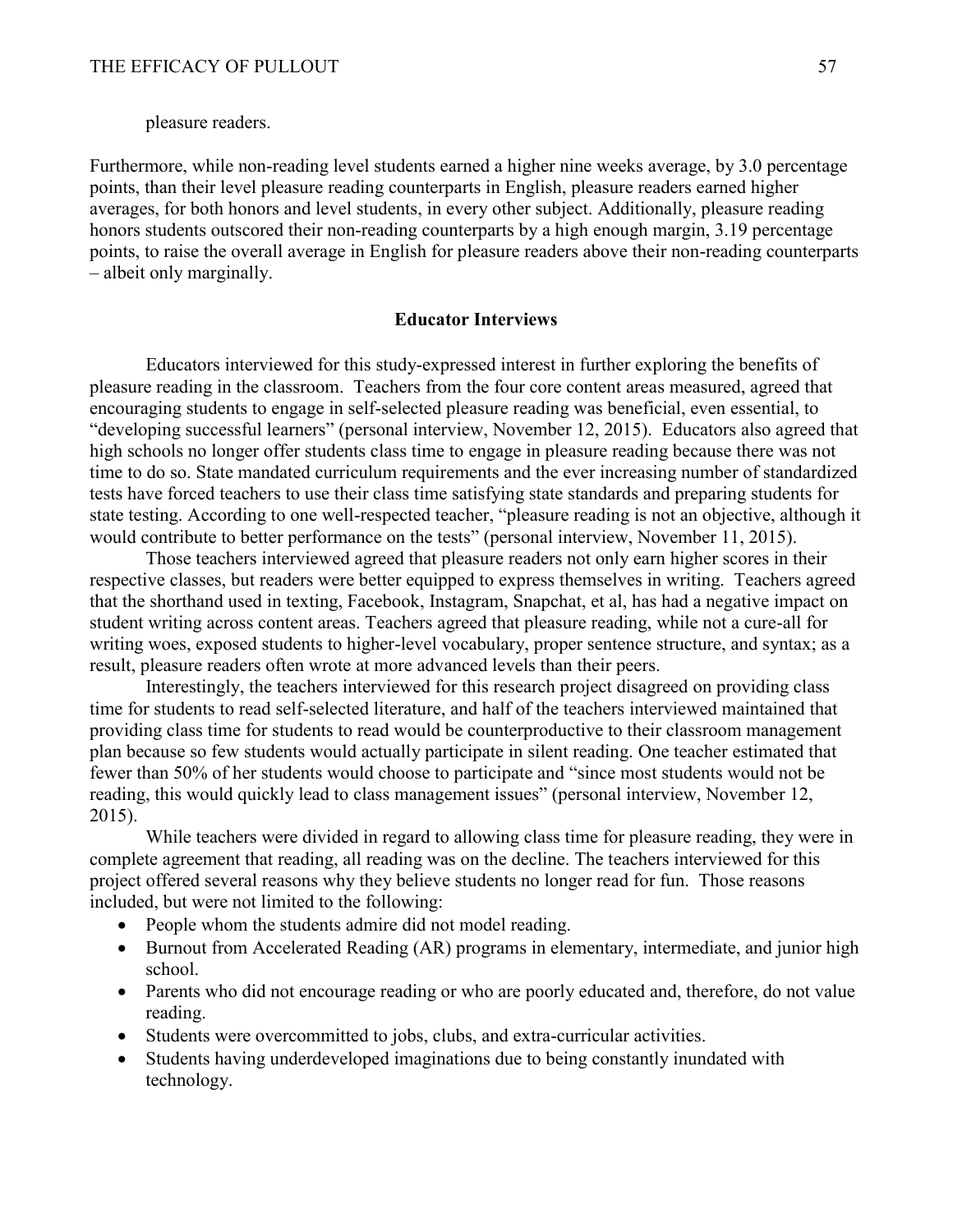#### **Summary**

Educators are frequently looking for new and innovative ways to improve student performance in the classroom. Substandard writing skills, poor reading comprehension skills, low-level vocabulary, and lackluster scores on standardized tests are legitimate concerns in many school districts. The data collected in this study would indicate that there is a possible solution to the academic concerns plaguing many school districts. It was postulated that students who read self-selected literature for pleasure would experience greater academic success that their non-reading peers.

The authors concluded that students who chose to read self-selected literature for pleasure performed better in English, mathematics, science, and history. Students who engage in pleasure reading experienced marginal average increases of .11% in English and 1.71% in science and higher increases of 4.43% in mathematics and 2.05% in history.

Student responses to the reading survey and educator responses to interview questions indicated that pleasure reading was on the decline. Students were preoccupied with technology and social media, overworked, and the majority, 71% of those surveyed, did not value reading. Educators, from the content areas measured, agreed that pleasure reading would improve student performance in the classroom. Those educators interviewed had observed higher-level vocabulary, an advanced ability to communicate in writing across content areas, and increased fluency in their students who chose to read. While the educators interviewed for this study disagreed on including time for students to read self-selected literature in the classroom due to potential behavioral issues, they unanimously agreed that pleasure reading was an essential component for academic and future success.

#### **Interpretation**

Pleasure reading among teens aged fifteen to seventeen is on the decline. While teens gave various reasons for electing to forgo reading for fun, professionals in education agreed that choosing to read self-selected literature for pleasure can, and did, improve student academic performance. The decline of pleasure reading among teens could be responsible, at least in part, to low-level vocabulary development, subpar writing skills, and unsatisfactory performance in science, math, and history.

Reading helps students think critically and improves reading comprehension skills, which is beneficial in every subject area measured in this study. However, the benefits of pleasure reading do not end in the classroom. Students take the skills they have honed through reading into adulthood and, in turn, into the workforce and society.

Unfortunately, in spite of indications that pleasure reading is overwhelmingly beneficial to student progress, state-mandated testing, state curriculums, and an ever increasing push to incorporate more technology into the classroom reduce the amount of time students have available to spend reading while in school. Jobs, that are often necessary for the financial well-being of the student's family, extra-curricular activities, the pull of social media, and active social lives limit the amount of time students have available to read outside of the classroom. Re-establishing reading as a valuable activity may help to rekindle student interest in reading for pleasure.

#### **Implications for Future Research**

Further research is needed in order to determine if the results of this study are applicable on a broader scale. Continued research would indicate whether pleasure readers experience additional academic advances outside of the parameters of this study and, in theory, further validate the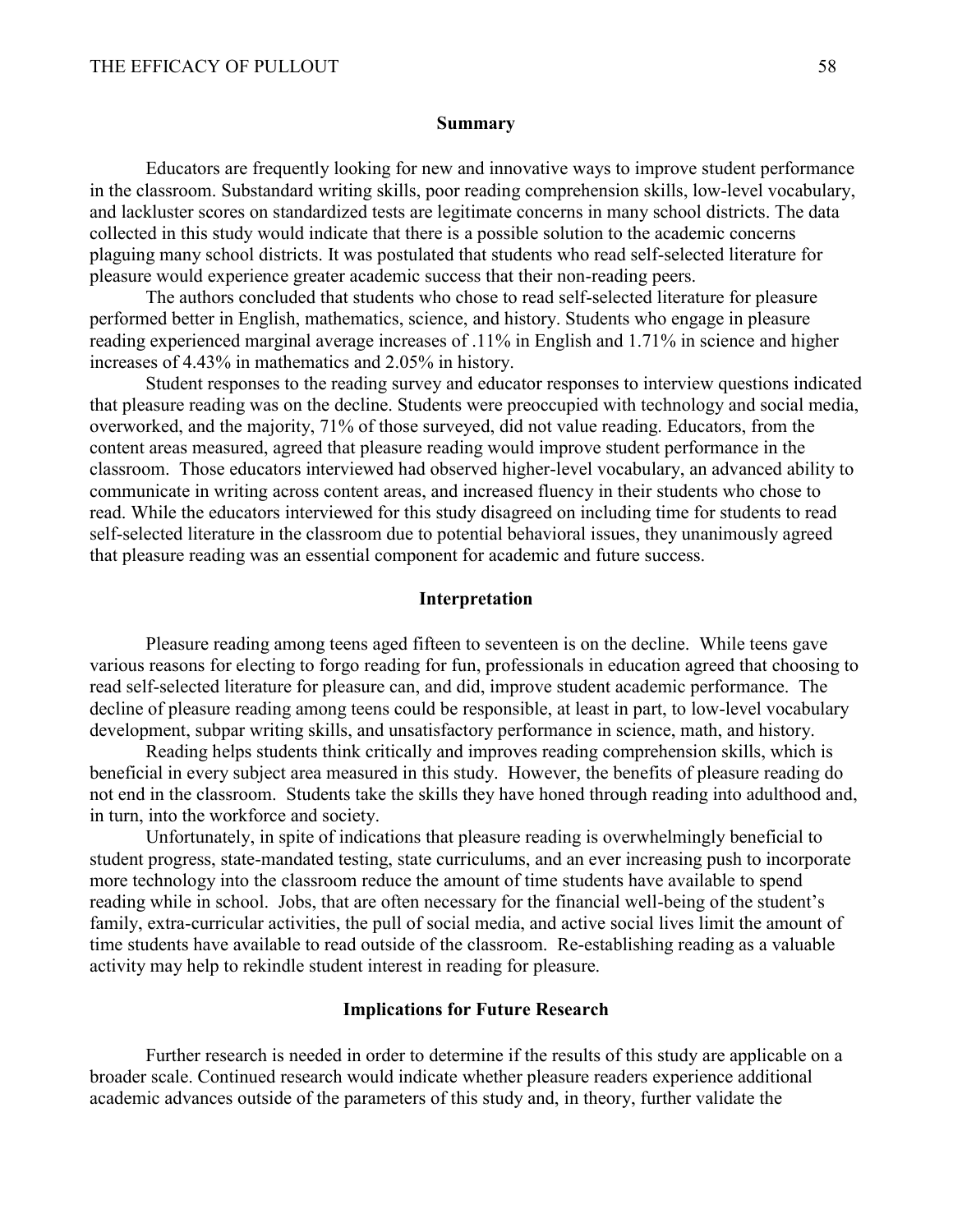advantages of reading for fun. Due to this study being limited to juniors at one high school during one nine week grading period, it would be beneficial to replicate this research at other schools, with a larger participant pool over an extended period of time, in order to determine if the results would be the same or similar. Data collection by gender with respect to reading habits may indicate whether males or females obtain higher grade point averages based on their pleasure reading habits. Additional student data with regards to the programs in which the students participate (honors, dual credit, on level, or Advanced Placement) may give insights into the extent pleasure reading impacts such program enrollment and influences grade point averages.

In a brief conclusion, this study found that the pleasure-readers who participated received higher average grades during one 9-week grading period over their non-pleasure reading peers in the core subjects of English, math, science, and history. The study further concluded that educators in the core subjects agreed that pleasure reading were beneficial, even essential, to student development and achievement.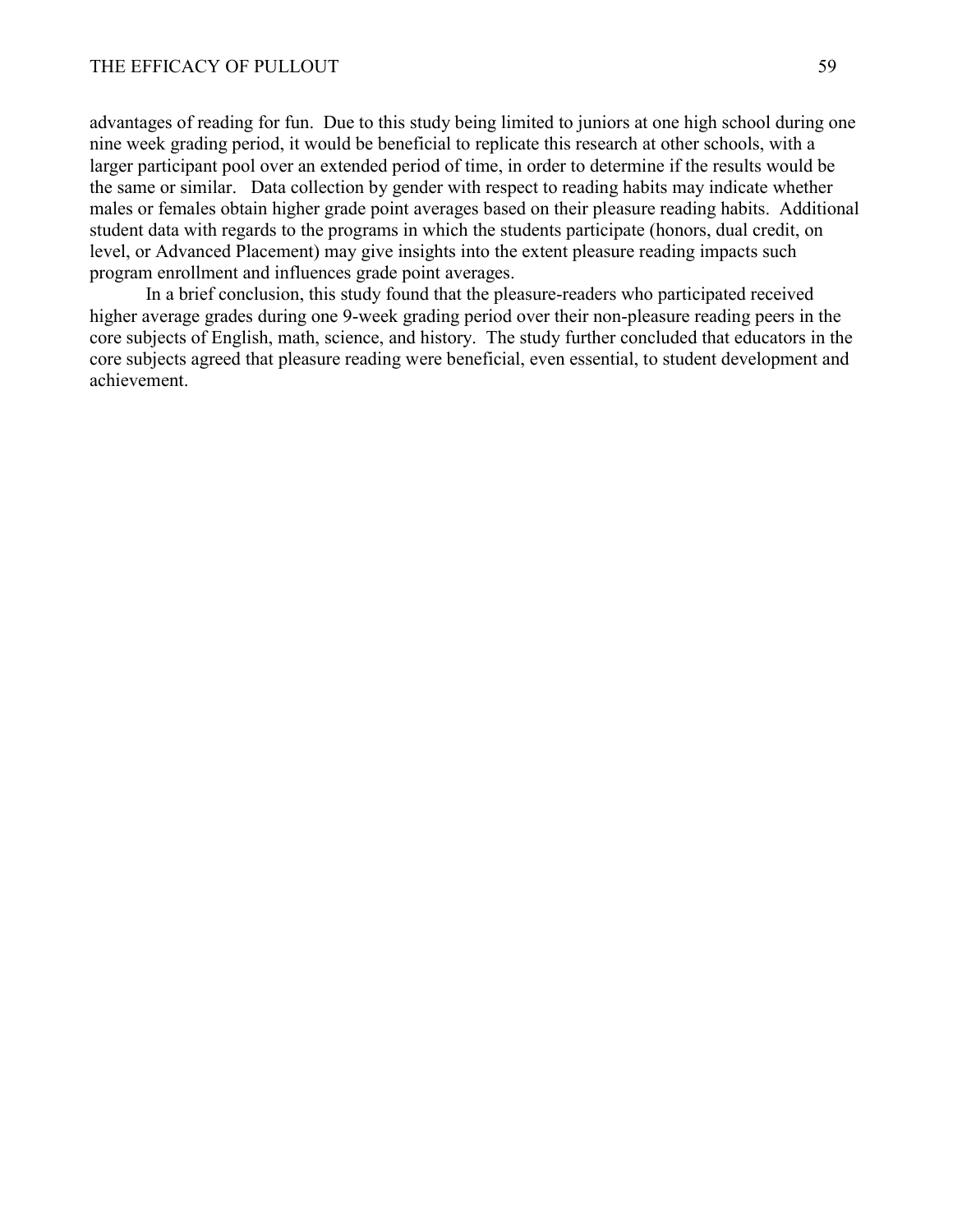## **References**

- Alexander, K. L., Entwisle, D. R., & Olson, L. S. (2007). Lasting consequences of the summer learning gap. *American Sociological Review, 72*(2), 167-180
- Allington, D., & McGill-Franzen, A. (2008). Got books? *Educational Leadership*, 65, 20-23. Retrieved from http://eds.b.ebscohost.com.ezproxy.shsu.edu/eds/pdfviewer/pdfviewer?sid=2e0a946e-856d-4bd1-9dc6-b62bdc513c62%40sessionmgr120&vid=16&hid=121
- Allington, D., & McGill-Franzen, A. (2015). Why do poor students lag behind rich students in reading development? Retrieved from http://www.booksourcebanter.com/2015/05/08/why-do-poorstudents-lag-behind-rich-students-in-reading-development/
- Are the nation's twelfth-graders making progress in mathematics and reading? (2013). Retrieved from http://www.nationsreportcard.gov/reading\_math\_g12\_2013/#/
- Bridges, L. (2014). The joy and power of reading. *California English, 20*(2), 7-2.
- Clark, C., & Rumbold, K. (2006). Reading for pleasure: A research overview. Retrieved from http://files.eric.ed.gov/fulltext/ED496343.pdf
- Common Sense Media. (2014). Children, teens, and reading infographic from common sense media. Retrieved from https://www.commonsensemedia.org/children-teens-and-reading-infographic
- Cullinan, B. (2000). Independent reading and school achievement. *Research Journal of the American Association of School Librarians, 3*, 1-24. Retrieved from http://www.ala.org/aasl/sites/ala.org.aasl/files/content/aaslpubsandjournals/slr/vol3/SLMR\_Ind ependentReading\_V3.pdf
- Creel, S. (2015). The impact of assigned reading on reading pleasure in Young Adults. *Journal of Research on Libraries & Young Adults, 5*. Retrieved from http://www.yalsa.ala.org/jrlya/2015/02/the-impact-of-assigned-reading-on-reading-pleasure-inyoung-adults/
- Fulks, J. (2010). Reading may be the key to unlocking basic skills success. Retrieved from http://www.asccc.org/content/reading-may-be-key-unlocking-basic-skills-success
- Horbec, D. (2012). The link between reading and academic success. *English in Australia, 47*(2), 58-6. Retrieved from http://eds.a.ebscohost.com.ezproxy.shsu.edu/eds/pdfviewer/pdfviewer?sid=94c6e963-4a26-
	- 4d43-b242-c1ae742fd237%40sessionmgr4002&vid=10&hid=4103
- Kidd, D.C., & Castano, E. (2013). Reading literacy fiction improves theory of mind. *Science, 342*(6156), 377-380. doi: 10.1126/science.1239918
- Krashen, S. (1993). *The Power of Reading*. Englewood, Col.: Libraries Unlimited, Inc.
- Murphy Paul, A. (2013). Reading literature makes us smarter and nicer. *Time*.*com*. Retrieved from http://ideas.time.com/2013/06/03/why-we-should-read-literature/
- National Center for Educational Statistics (2006). Comparative indicators of education in the United States and other G-8 countries. Retrieved from http://nces.ed.gov/pubsearch/pubsinfo.asp?pubid=2007006
- National Endowment for the Arts. (2007). To read or not to read: A question of national consequence. Reading Report number 47. U.S. Department of Education, National Center for Education Statistics [NCES]. (2009). Retrieved from

http://nces.ed.gov/programs/digest/d06/tables/dt06\_267.asp

National Reading Panel. (2000). Report of the national reading panel: Teaching children to read. Washington, DC: National Institute of Child Health and Human Development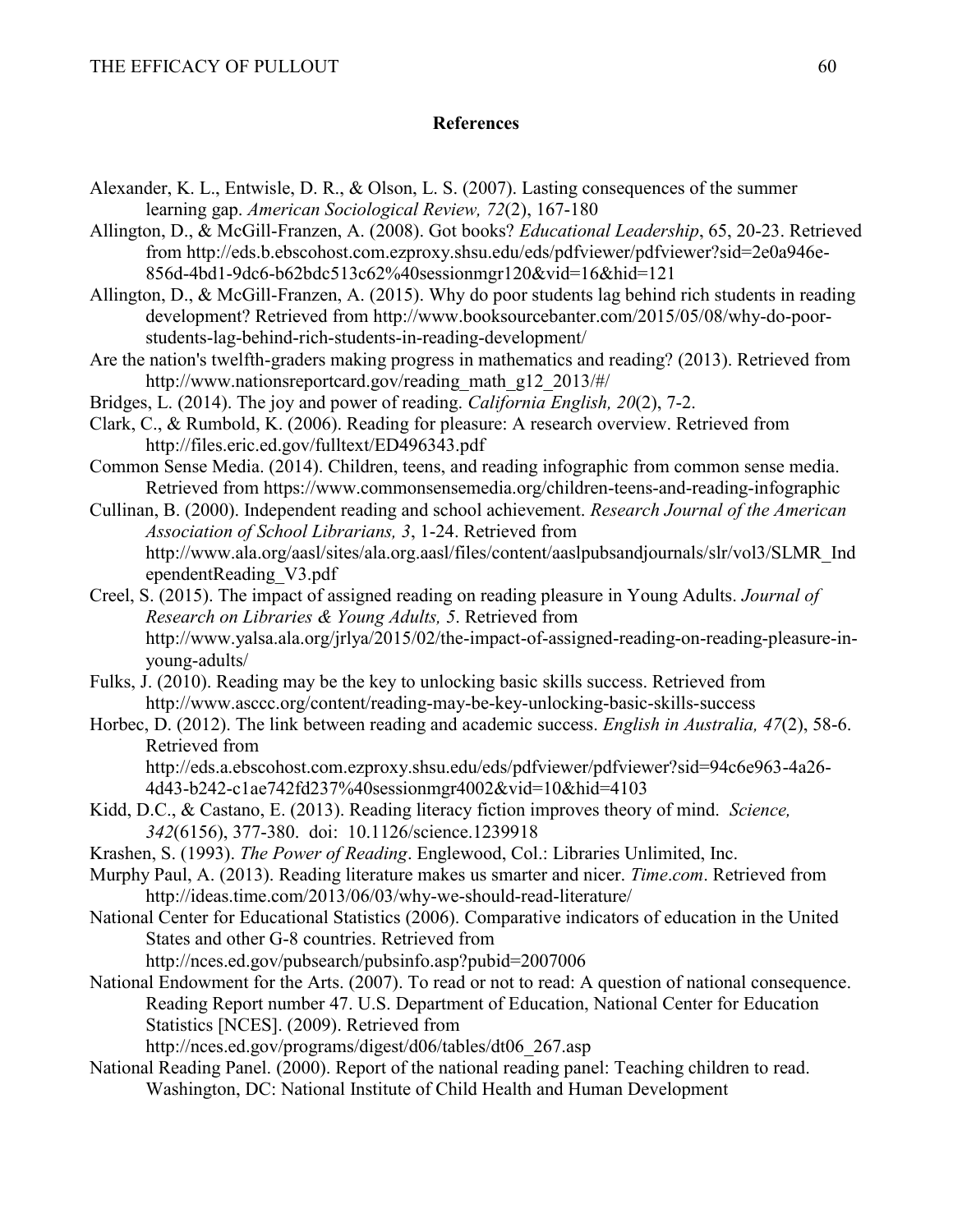- Organisation for Economic Co-Operation and Development, OECD. (2002). Reading for change: Performance and engagement across countries. Results from PISA 2000. New York: Organisation for Economic Cooperation and Development
- Pearson UK. (2015). Why is reading so important? Retrieved from http://uk.pearson.com/enjoyreading/why-is-reading-so-important.html
- Pennington, M. (2011, June). Why sustained silent reading (SSR) doesn't work. Retrieved from http://penningtonpublishing.com/blog/reading/why-sustained-silent-reading-ssr-doesn't-work/
- Rich, M. (2007, November 19). Study links drop in test scores to a decline in time spent reading. *The New York Times*, p. E1. Retrieved from http://www.nytimes.com/2007/11/19/arts/19nea.html? $r=1$ &
- Sanden, S. (2014). Out of the shadow of SSR: Real teachers' classroom independent reading practices. *Language Arts, 91*(3), 161-175.
- Sellgren, K. (2013, September 11). Maths advantage for pupils who read for pleasure BBC News. Retrieved from http://www.bbc.com/news/education-24046971
- Strauss, V. (2014, September 8). Why kids should choose their own books to read in school. *The Washington Post*. Retrieved from http://www.washingtonpost.com/blogs/answersheet/wp/2014/09/08/why-kids-should-choose-their-own-books-to-read-in-school/
- Wilhelm, J., & Smith, M. (2014). Don't underestimate the power of pleasure reading. Retrieved from http://www.edweek.org/ew/articles/2014/01/22/18wilhelm.h33.html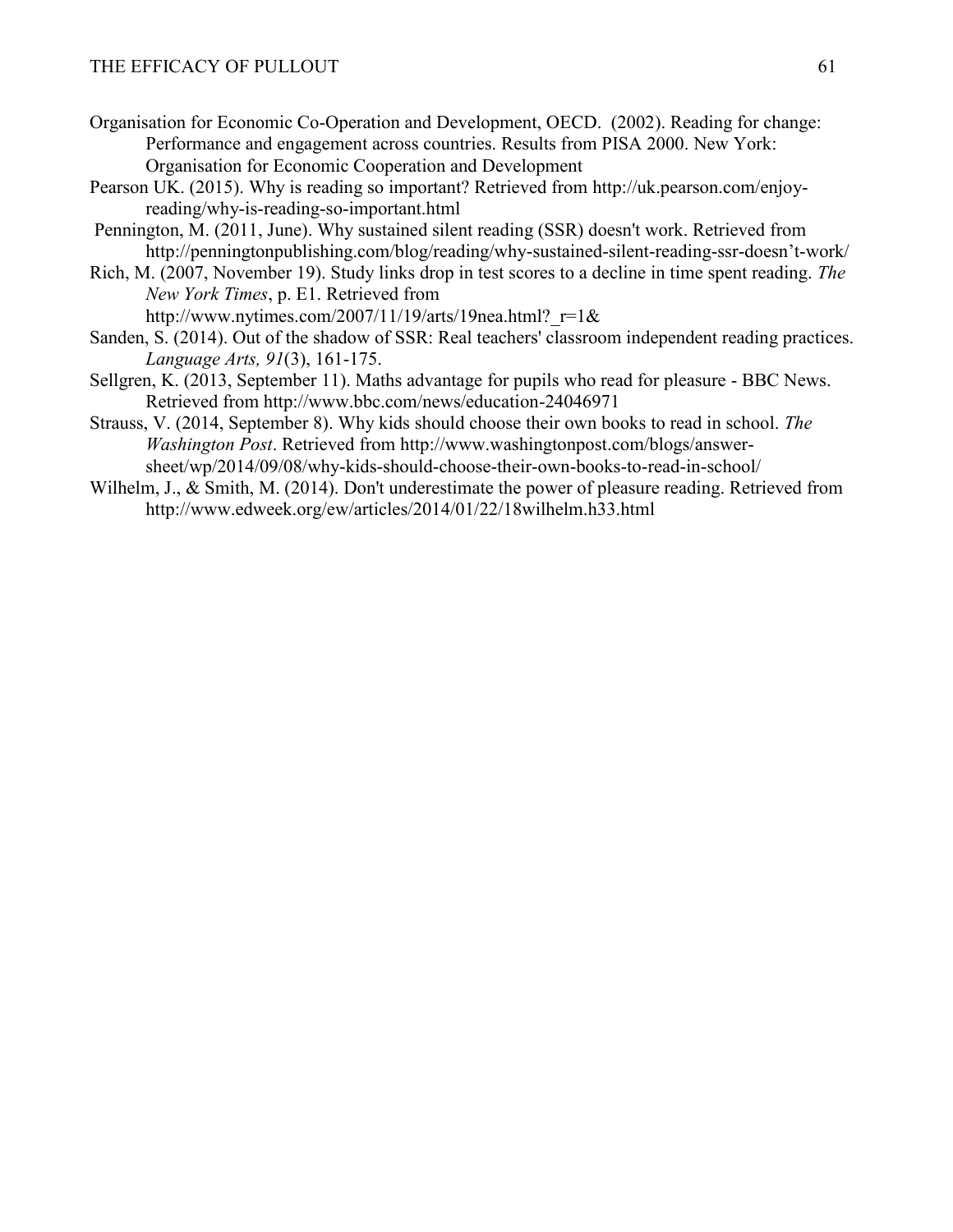fiction, fantasy, romance, etc.)?

\_\_\_\_\_\_\_\_\_\_\_\_\_\_\_\_\_\_\_\_\_\_\_\_\_\_

|                                                                                                                                                                                                                                                              |   |                                            | Appenuix A                        |                  |                                                                                                   |
|--------------------------------------------------------------------------------------------------------------------------------------------------------------------------------------------------------------------------------------------------------------|---|--------------------------------------------|-----------------------------------|------------------|---------------------------------------------------------------------------------------------------|
| <b>Survey Questionnaire</b><br>Name and the same state of the state of the state of the state of the state of the state of the state of the state of the state of the state of the state of the state of the state of the state of the state of the state of |   |                                            |                                   |                  |                                                                                                   |
| 1. How much do you enjoy reading on your own?<br>2                                                                                                                                                                                                           | 3 | $\overline{4}$<br>5                        | <b>Reading Interest Survey</b>    |                  |                                                                                                   |
| not at all                                                                                                                                                                                                                                                   |   |                                            | some                              |                  | a great deal                                                                                      |
| 2. Outside of assigned homework, how much reading have you done in the past?                                                                                                                                                                                 |   |                                            |                                   |                  |                                                                                                   |
| 1<br>(never finished<br>an entire book)                                                                                                                                                                                                                      | 2 | 3                                          | 4<br>(1 book every<br>3-6 months) | 5                | (at least 1 book<br>per week)                                                                     |
|                                                                                                                                                                                                                                                              |   |                                            |                                   |                  | 3. In the past week, how many days have you read a self-selected book for at least 30 minutes?    |
| 1<br>zero days                                                                                                                                                                                                                                               | 2 | 3<br>$1-2 \text{ days}$ $3-4 \text{ days}$ | $\overline{4}$                    | 5<br>5-6 days    | every day                                                                                         |
| 4. How many books would you say you own?                                                                                                                                                                                                                     |   |                                            |                                   |                  |                                                                                                   |
| $\mathbf{1}$                                                                                                                                                                                                                                                 | 2 | 3<br>15 books                              | $\overline{4}$                    | 5<br>$30+$ books | none<br>(approx. number)                                                                          |
| 5. How many books would you say are in your house?                                                                                                                                                                                                           |   |                                            |                                   |                  |                                                                                                   |
| 1<br>none                                                                                                                                                                                                                                                    |   | 2<br>100 books                             | $\overline{3}$<br>$200+$ books    |                  | $\overline{4}$<br>5<br>(approx. number)                                                           |
| 6. When you read, which do you prefer?                                                                                                                                                                                                                       |   |                                            |                                   |                  |                                                                                                   |
|                                                                                                                                                                                                                                                              |   | read 1 book at a time                      |                                   |                  | have more than 1 going at a time                                                                  |
| 7. Would you read more if you had greater access to books?                                                                                                                                                                                                   |   |                                            |                                   |                  |                                                                                                   |
| $\frac{10}{10}$                                                                                                                                                                                                                                              |   | $\equiv$ yes                               |                                   |                  |                                                                                                   |
|                                                                                                                                                                                                                                                              |   |                                            |                                   |                  | 8. If you read for pleasure, what types of books do you enjoy reading (i.e. science fiction, non- |

 $\_$  , and the contribution of the contribution of the contribution of the contribution of  $\mathcal{L}_\text{max}$ 

**Appendix A**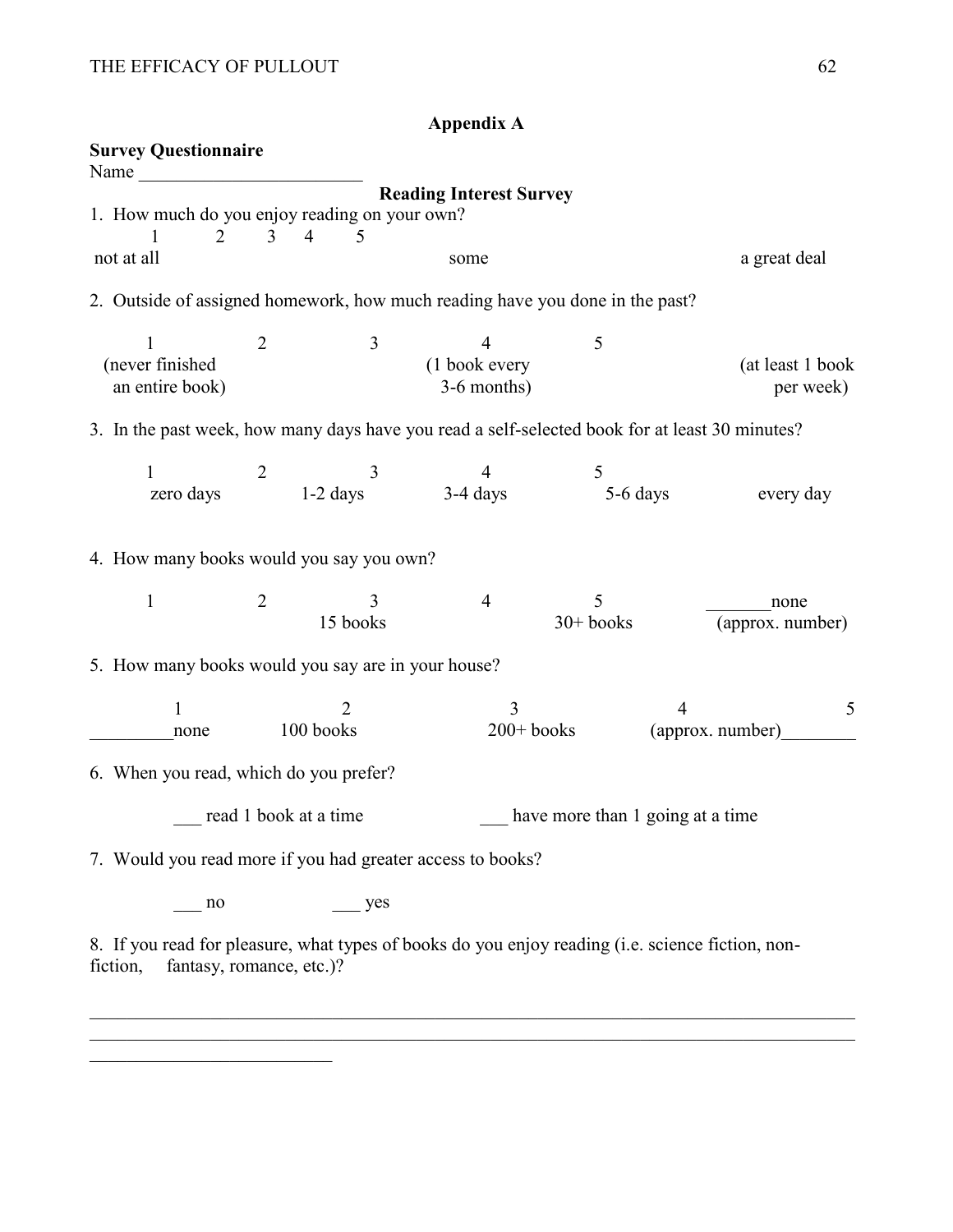9. Why do you think people read?

10. What does someone have to do in order to be a good reader?

<u> 1989 - Johann Stoff, deutscher Stoffen und der Stoffen und der Stoffen und der Stoffen und der Stoffen und der</u>

<u> 1989 - Johann John Stein, marwolaethau (b. 1989)</u>